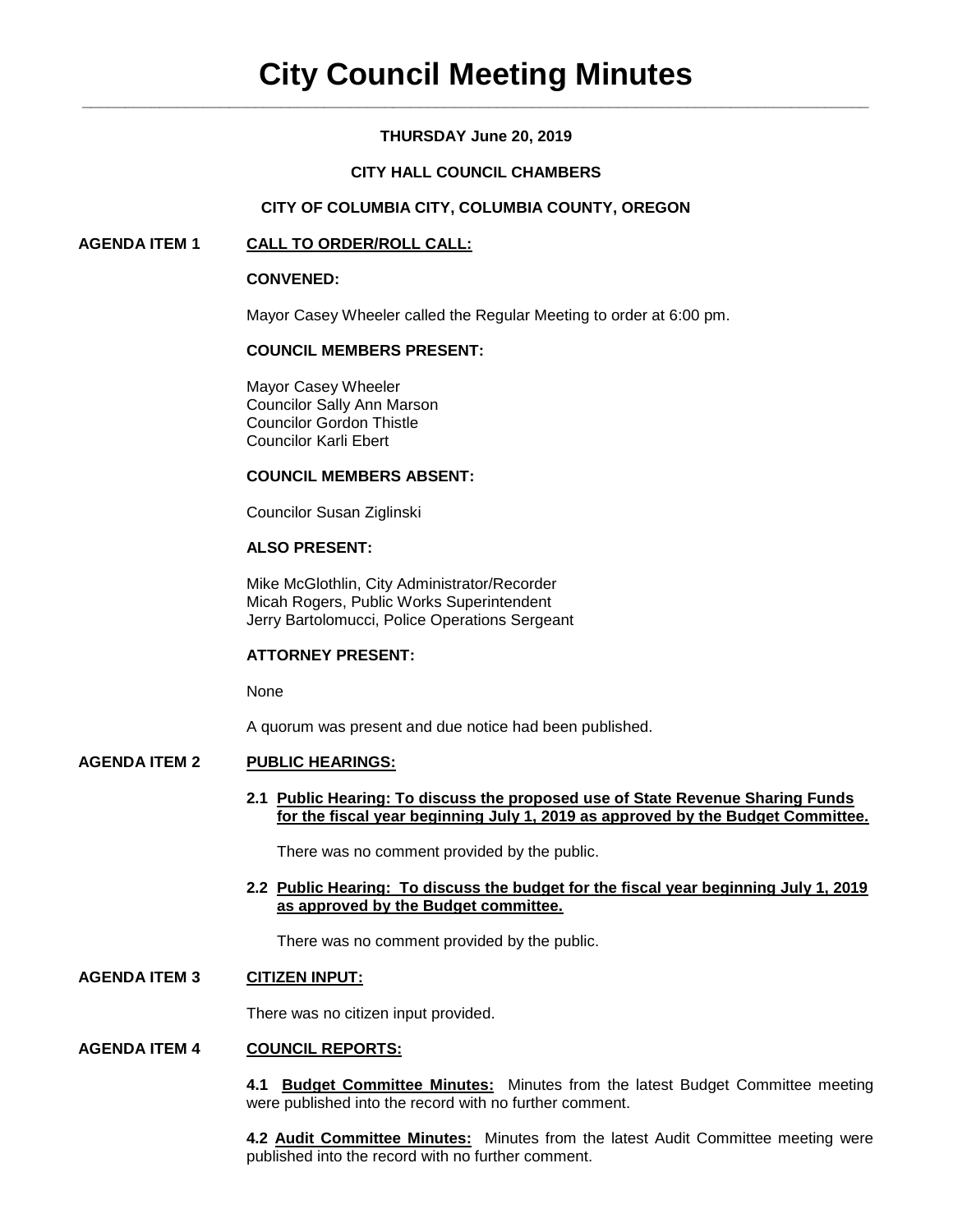## **AGENDA ITEM 5 STAFF REPORTS:**

- **5.1 Monthly Report from the Police Operations Sergeant.** The Police Operations Sergeant, Jerry Bartolomucci, submitted a departmental written report for the previous month's activities.
- **5.2 Monthly Report from the Public Works Superintendent.** The Public Works Superintendent, Micah Rogers, submitted a departmental written report for the previous month's activities.

#### **AGENDA ITEM 6 CONSENT AGENDA:**

- **6.1 Bills paid with check numbers 31833 through 31889 during the month of May, 2019.**
- **6.2 Financial Report for the month ending May 31, 2019.**
- **6.3 Minutes of the April 18, 2019 Regular City Council Meeting.**
- **6.4 Minutes of the May 16, 2019 Regular City Council Meeting.**

MOVED (EBERT), SECONDED (THISTLE) AND CARRIED UNANIMOUSLY BY ROLL CALL VOTE TO APPROVE THE CONSENT AGENDA.

### **AGENDA ITEM 7 UNFINISHED BUSINESS:**

### **7.1 Second Reading of Council Bill 19-889: An Ordinance Declaring the City's Election to Receive State Revenues.**

COUNCIL CONDUCTED THE SECOND READING OF COUNCIL BILL 19-889: AN ORDINANCE DECLARING THE CITY'S ELECTION TO RECEIVE STATE REVENUES. MOVED (MARSON), SECONDED (EBERT) AND CARRIED UNANIMOUSLY TO APPROVE COUNCIL BILL 19-889: AN ORDINANCE DECLARING THE CITY'S ELECTION TO RECEIVE STATE REVENUES.

### **AGENDA ITEM 8 NEW BUSINESS:**

#### **8.1 Review and discussion of the budget for the fiscal year beginning July 1, 2019 as approved by the Budget Committee.**

MOVED (EBERT), SECONDED (MARSONI) AND CARRIED UNANIMOUSLY TO APPROVE THE BUDGET FOR THE FISCAL YEAR BEGINNING JULY 1, 2019 AS APPROVED BY THE BUDGET COMMITTEE WITHOUT FURTHER COMMENT.

### **8.2 Council Bill 19-890: A Resolution Adopting the Budget, Making Appropriations, Imposing Taxes, and Categorizing Taxes for the 2019-20 Fiscal Year,**

MOVED (MARSON), SECONDED (EBERT) AND CARRIED UNANIMOUSLY TO APPROVE COUNCIL BILL 19-890: A RESOLUTION ADOPTING THE BUDGET, MAKING APPROPRIATIONS, IMPOSING TAXES, AND CATEGORIZING TAXES FOR THE 2019- 20 FISCAL YEAR.

**8.3 Review, discussion and approval of Change Order No. 01 for the 2019 Water Systems Improvements Project; in the amount of \$1,585.94, as recommended by Kennedy Jenks.**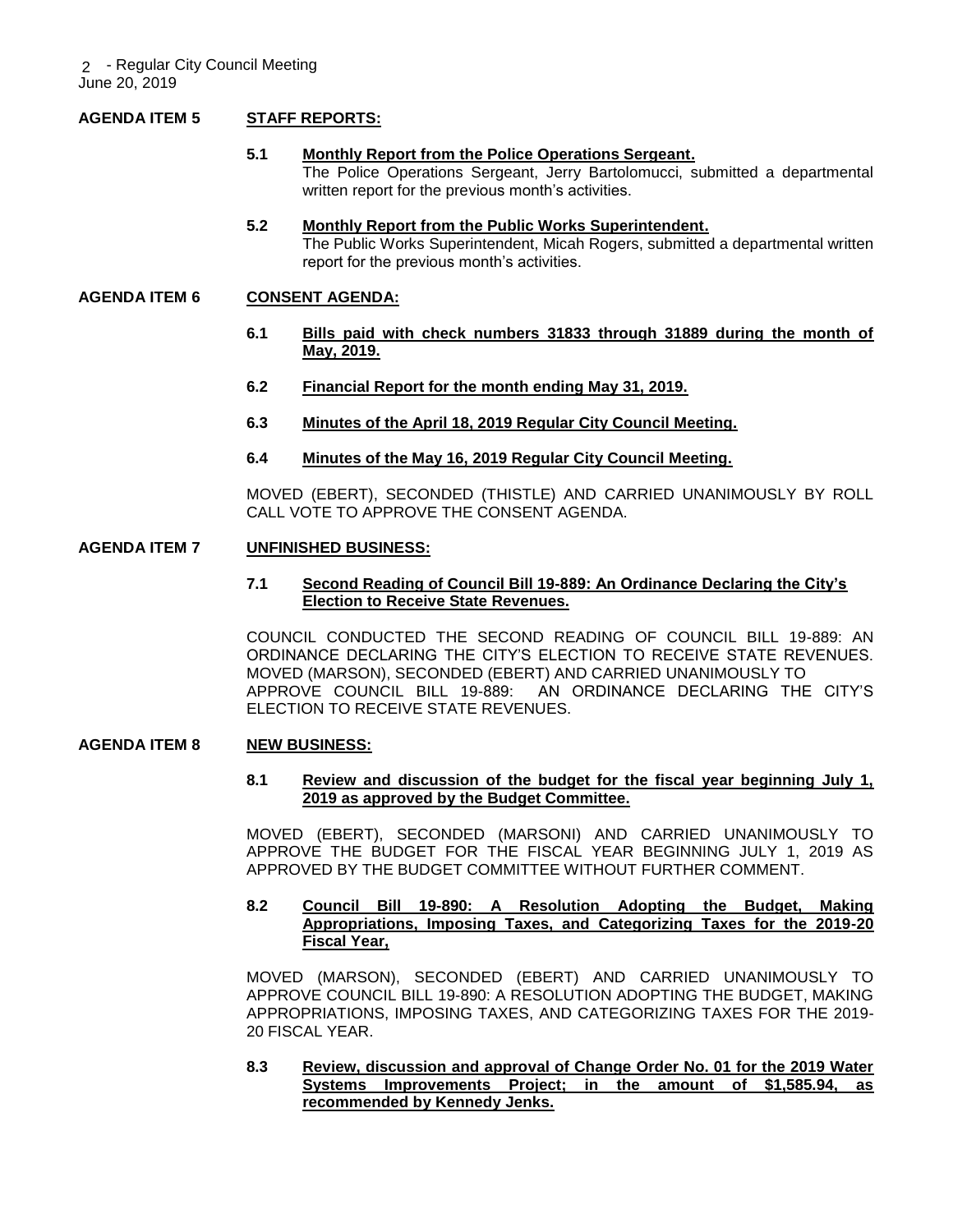MOVED (MARSON), SECONDED (THISTLE) AND CARRIED UNANIMOUSLY TO APPROVE CHANGE ORDER NO. 01; IN THE AMOUNT OF \$1,585.94, AS RECOMMENDED BY KENNEDY JENKS.

#### **8.4 Review, discussion and approval of Change Order No. 02 for the 2019 Water Systems Improvements Project; in the amount of \$1,335.08, as recommended by Kennedy Jenks.**

MOVED (MARSON), SECONDED (EBERT) AND CARRIED UNANIMOUSLY TO APPROVE CHANGE ORDER NO. 02; IN THE AMOUNT OF \$1,335.08, AS RECOMMENDED BY KENNEDY JENKS.

#### **8.5 Review, discussion and approval of Change Order No. 03 for the 2019 Water Systems Improvements Project; in the amount of \$8,416.64, as recommended by Kennedy Jenks.**

MOVED (MARSON), SECONDED (EBERT) AND CARRIED UNANIMOUSLY TO APPROVE CHANGE ORDER NO. 03; IN THE AMOUNT OF \$8,416.64, AS RECOMMENDED BY KENNEDY JENKS.

#### **8.6 Review, discussion and approval of Change Order No. 04 for the 2019 Water Systems Improvements Project; in the amount of \$19,036.97, as recommended by Kennedy Jenks.**

MOVED (MARSON), SECONDED (EBERT) AND CARRIED UNANIMOUSLY TO APPROVE CHANGE ORDER NO. 04; IN THE AMOUNT OF \$19,036.97, AS RECOMMENDED BY KENNEDY JENKS.

### **8.7 Review, discussion and approval of Amendment Request No. 3 for the 2019 Water System Improvements Project; in the amount of \$24,446.00, as requested by Kennedy Jenks.**

MOVED (THISTLE), SECONDED (MARSON) AND APPROVED UNANIMOUSLY TO APPROVE AMENDMENT REQUEST NO. 3 FOR THE 2019 WATER SYSTEM IMPROVEMENTS PROJECT; IN THE AMOUNT OF \$24,446.00, AS REQUESTED BY KENNEDY JENKS.

#### **8.8 Review, discussion and approval of request to waive permit fees for improvements to existing sidewalk structure located at the Columbia City School/Columbia City Community Library; as requested by Kit Gardes on behalf of the Friends of the Columbia City Community Library.**

UPON STAFF RECOMMENDATION FOR APPROVAL OF FEE WAIVER DUE TO IMPROVEMENT OF EXISITING STRUCTURE WITH NO IMPACT TO OTHER SYSTEMS; IT WAS MOVED (MARSON), SECONDED (EBERT) AND APPROVED UNANIMOUSLY TO WAIVE THE REFERENCED PERMIT FEES.

## **AGENDA ITEM 9 OTHER BUSINESS:**

None.

## **AGENDA ITEM 10 ADJOURNMENT:**

**10.1** There being no further business to come before the Council, the meeting adjourned at 6:18 pm.